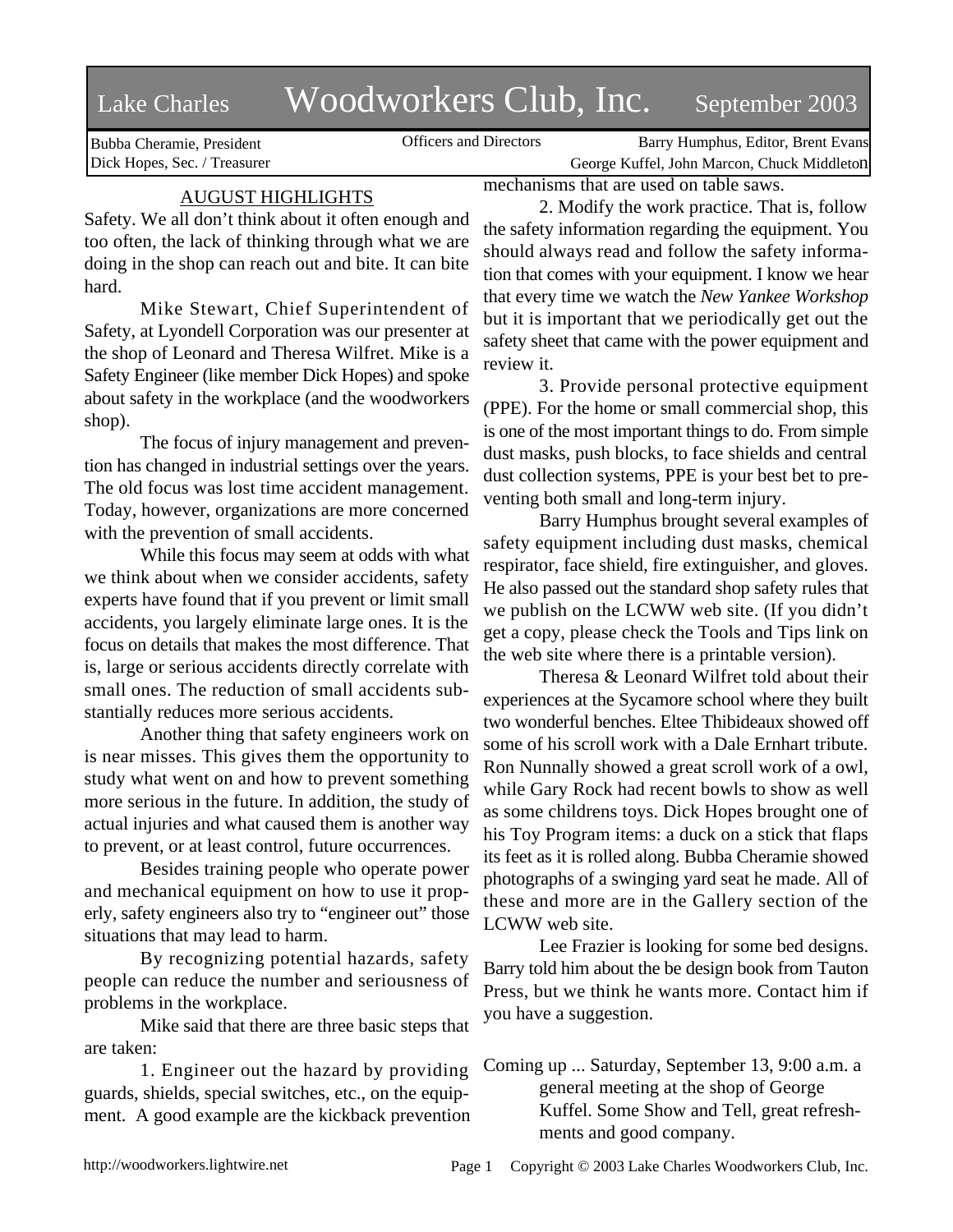# PLANING SHORT BOARDS

If you can never bring yourself to throw away the short pieces left over from a project, they're ideal for small projects, but they often have to be planed to thickness before you can use them.

The problem is running a board that is less than 12" long through a planer is definitely not rec-



ommended. It can get caught between the infeed and outfeed rollers, causing it to lift off the planer bed. At best, this causes severe snipe (a deeper cut near the end of a board.) At worst, the board can get chewed up, damaging the cutterhead in the process.

To prevent this, glue long (hot melt gluewill do just fine), narrow scrap pieces to both edges of the short board, see photo. These scrap pieces span across both feed rollers, so the board stays flat on the bed of the planer.

The result is a planed surface that's mirror smooth. If there's any snipe, it ends up on the scrap pieces, not the board. Once the board is planed to the desired thickness, just cut off the narrow scrap pieces. *From WoodworkingTips.com.*

# BISCUIT FASTENERS

Here's a new use for plate joiner biscuits. You can use them to make table top fasteners that hold the top securely in place, but still allow wood movement. To do this, you'll need a plate joiner, some biscuits, a piece of 3⁄4" stock and some screws.

Fig. 1a shows what you'll want to end up with. Start by cutting evenly spaced slots into one edge of the board. Next, cut the board into individual slotted blocks, as shown in Fig. 1. After drilling an oversized shank hole through each block, glue a biscuit into the slot.

To install the fasteners, you'll need to cut a series of slots around the inside of the table apron. The biscuit fasteners are fit into the slots and then screwed to the table top. *From WoodworkingTips.com.*



SWING-OUT TOOL BAR

Space is almost always at a premium in a woodworking shop. Especially when it comes to wall space. That's the idea behind this wall-mounted tool bar shown in the drawing at right. Besides holding a number of hand tools, the bar swings out from the wall. This provides easy access to additional tools mounted behind the tool bar.

The tool bar consists of three parts: a pivot arm with a number of holes drilled in it to hold the tools, a pair of support blocks that "sandwich" the arm between them, and a mounting plate that attaches to the wall. Before assembling the tool bar, cut an arc on the outside end of each support block and on both ends of the pivot arm. This removes the sharp corners, and it allows the pivot arm to swing freely without binding. To create a pivot point, use a bolt that passes